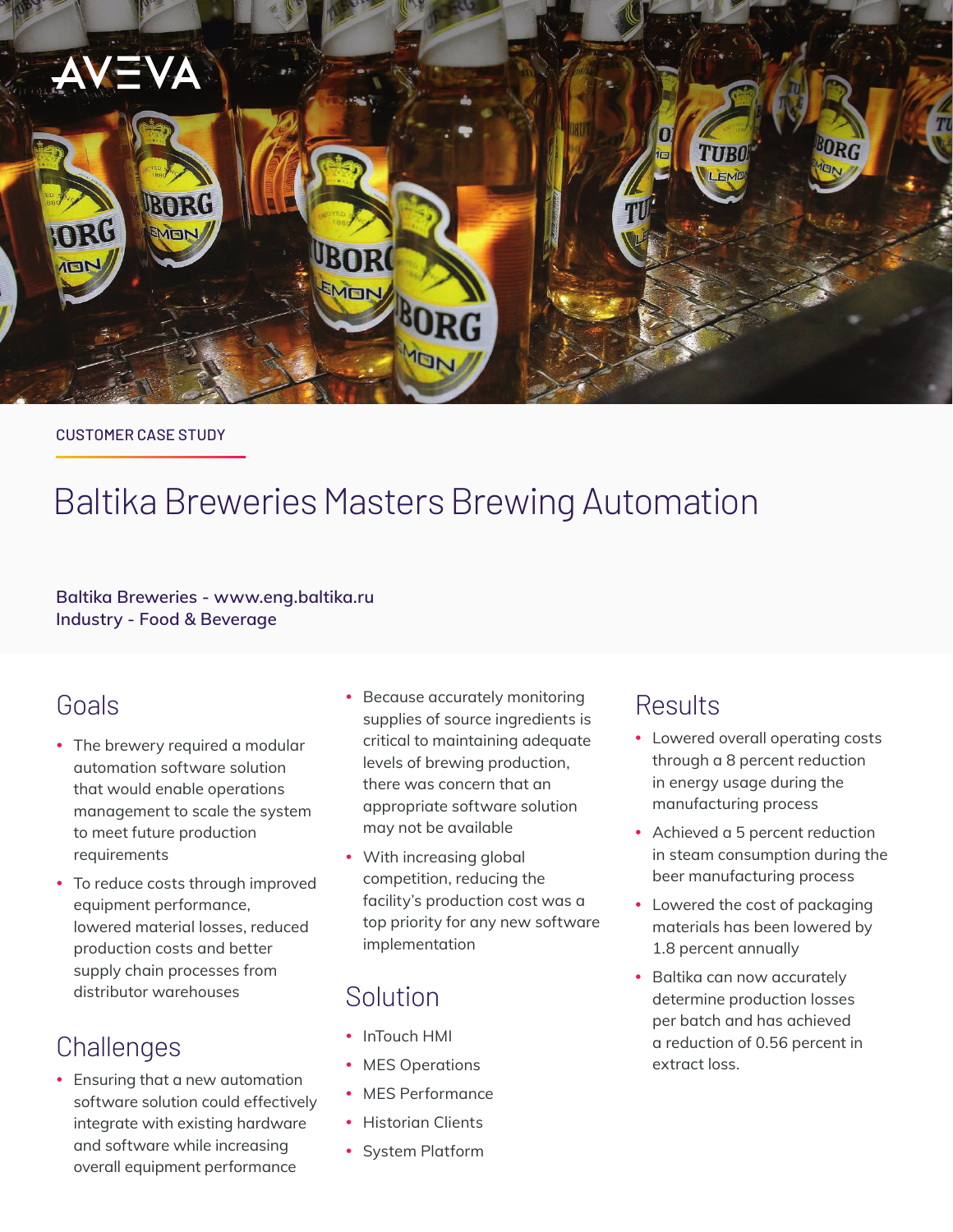**ST. PETERSBURG, Russia** – Beer is one of the world's oldest beverages dating back to the 6th millennium B.C. Today the popularity of the beverage continues with more than 133 billion liters sold worldwide each year. The simple process of fermenting a mixture of water, barley and hops has become a \$295 billion industry, and almost every country in the world has a stake in making brew.

With more than 200 years of brewing history, beer production in Russia is considered one of the potentially fastest growing commercial industries in the country. The Carlsberg Group quickly recognised that beer production in Russia was a potentially lucrative business and invested in Baltika Breweries, one of the country's oldest brew houses.

To remain competitive and to keep profits flowing, Baltika reviewed its manufacturing processes in 2007 and decided to invest in new solutions to help improve its automated production processes and increase the profitability of its operations. In conjunction with its parent company, the Carlsberg Group, Baltika production management decided to standardise the company's corporate and manufacturing IT systems on Manufacturing Execution System software from AVEVA. The company's decision was not only based on the advanced technologies incorporated in the MES solution, but also the reputation and experience of AVEVA and the Wonderware by AVEVA brand in successful implementations at other breweries around the globe.

"The comprehensive MES solution from AVEVA has provided a significant increase in the accuracy of our process control system enabling our operators to monitor the manufacturing lines in real time and more quickly react to anomalies that might occur."

**Yuriy Chentyrev,** Director of Operations, Baltika Breweries

### **Bandwagon**

Baltika Breweries is the largest beer producer in Russia with a 41 percent market share and a production capacity of 50 million hectoliters per year. The company maintains brewing sites throughout Russia as well as in Azerbaidjan. With its extensive product portfolio of 30 beer and 10 non-beer brands and exports to more than 60 countries worldwide, Baltika needed a technology solution that would enable it to better manage manufacturing and maintain accurate production records. Management's overall goal was to reduce costs per unit through improved equipment performance, less material loss, better supply chain processes from distributor warehouses and tight controls on production costs.

Baltika outlined very specific system design parameters for the new automated software solution including a modular, scalable platform that would enable the company to expand its manufacturing capabilities to keep pace with market demand. The automation solution also had to provide an open architecture that could easily integrate with current and future thirdparty systems, lower overall maintenance costs and keep engineering expenses to a minimum.

Working with Vent Company, a AVEVA certified system integrator, the implementation of AVEVA's MES began in 2007 at Baltika's Samara facility. The AVEVA solutions installed included InTouch HMI powered by Wonderware for process visualisation, MES Operations for tracking and traceability, Historian Clients for corporate-wide access to data, and MES Performance to collect, track and communicate real-time equipment performance and efficiency information and KPIs. The foundation of these powerful Wonderware by AVEVA technology components is System Platform powered by Wonderware, which provides Baltika with a single, scalable platform for all SCADA, supervisory HMI and MES applications required by the company.



**-**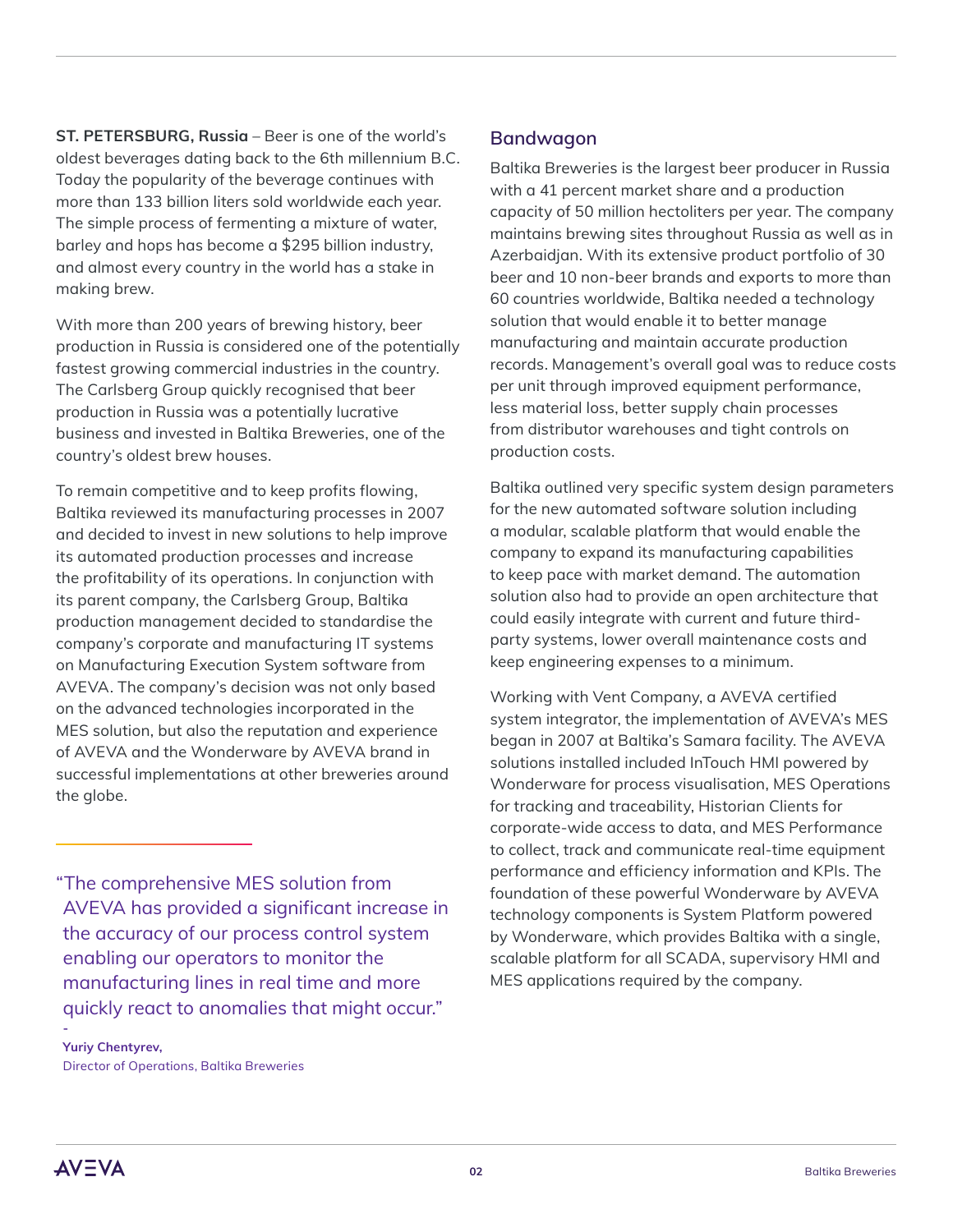"Prior to implementing the AVEVA's Manufacturing Execution System, Baltika used a custom-built system for data collection and analysis," said Yuriy Chentyrev, Director of Operations at Baltika. "All process data was manually entered by plant operators into Microsoft Excel or the Monolit Production database, which was a time-consuming process and prone to errors. The data was then incorporated into a spreadsheet to generate production and data analysis reports for management, but these were not always accurate. Baltika desperately needed a more precise method to manage data detailing plant operations and final beer production statistics."

### **AVEVA Software Elevates Brewery Precision**

To overcome the shortcomings of the prior custom production management system, Baltika's objective for the AVEVA solution was to lower overall labor costs, improve timing of information analysis reports, facilitate faster decision-making and improve the credibility of data acquired detailing production processes and the final end product.

The scope of the project based on the AVEVA solution included successfully integrating the MES system with the brewery's existing ProLeiT process control system as well as with various control systems that manage Baltika's filling line machines from different equipment suppliers. The first stage targeted several operational and performance functions including the plant's supervisory control systems to address downtime control and efficiency analysis for the filling shop.

The solution also was to manage genealogy and traceability functions for the production process and the industrial database for process data storage. In addition, a web portal would be established for publishing reports that could be accessed company-wide.

The scope of facilities operations to be managed by Wonderware by AVEVA software was extensive and included the production laboratory, elevator and warehouses as well as malt preparation, boiling,

brewing and filtration shops. In total, more than 200 pieces of equipment needed to be run by the AVEVA solution.

To provide extensive visualisation of the entire brewing operations, InTouch HMI powered by Wonderware was the software of choice. InTouch HMI provides Baltika plant operators real-time views of the production processes to ensure all lines are functioning at optimum levels. The InTouch HMI screens at each operator station provide sophisticated graphic visualisation displays detailing operational status throughout the entire manufacturing process, from brewing to packaging.

InTouch HMI also offers features that were not available to operations management by the prior system including resolution-independent graphics and intelligent symbols that enable direct interaction with the processing system. The technology also includes sophisticated scripting to extend and customise applications for the company's specific needs, real-time distributed alarming with historical views for analysis, and built-in, real-time and historical trending for reporting and analysis of operations efficiency.

Not only are plant managers at the Samara facility now able to access critical production data, but so can executives at the company's headquarters in St. Petersberg. Using AVEVA's Historian Clients, decisionmakers throughout the company can quickly gain visibility to production operations through web reports published in the Historian Clients. As an integrated web server, Historian Clients simplifies the organisation and delivers operations information for use across all functions in Baltika's organization.

Baltika also employs AVEVA's MES Operations to capture real-time process data and provide detailed batch data reports for analysis. With the MES Operations, Baltika can track each raw material that is used during the brewing process.

The software also captures traceability records which enable rapid response from plant operators to events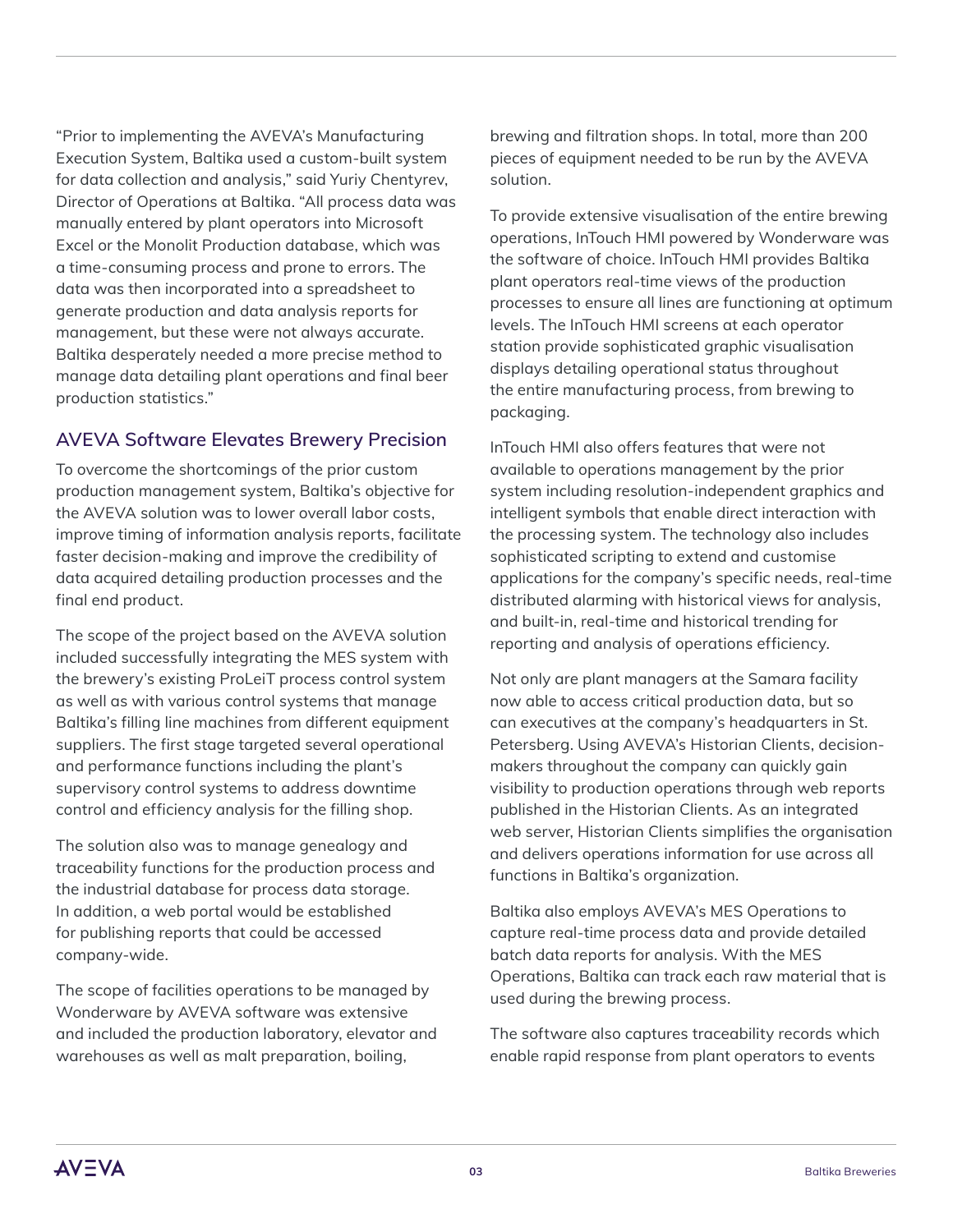

Pouring beer. Photograph courtesy of Shutterstock

such product recalls. In addition, the software's recipe management system enables the brewer to control ingredients in a more precise way and provides product development genealogy that enables the company to track problems back to the source if necessary.

Paired with the System Platform powered by Wonderware, a comprehensive industrial software platform for SCADA, HMI and MES applications, MES Operations provides comprehensive data management and seamless interaction with the InTouch HMI and other plant floor visualisation systems.

"The comprehensive MES solution has provided a significant increase in the accuracy of Baltika's process control system enabling plant operators to monitor the manufacturing lines in real time and more quickly react to anomalies that might occur," said Chentyrev. "The implementation of the AVEVA solution also provided Baltika with a higher level of traceability based on accurate real-time data. AVEVA's Manufacturing Execution System has now become an effective tool to promptly react to the changes in qualitative indicators or disclose hidden deficiencies that can lead to production losses or equipment shutdowns."